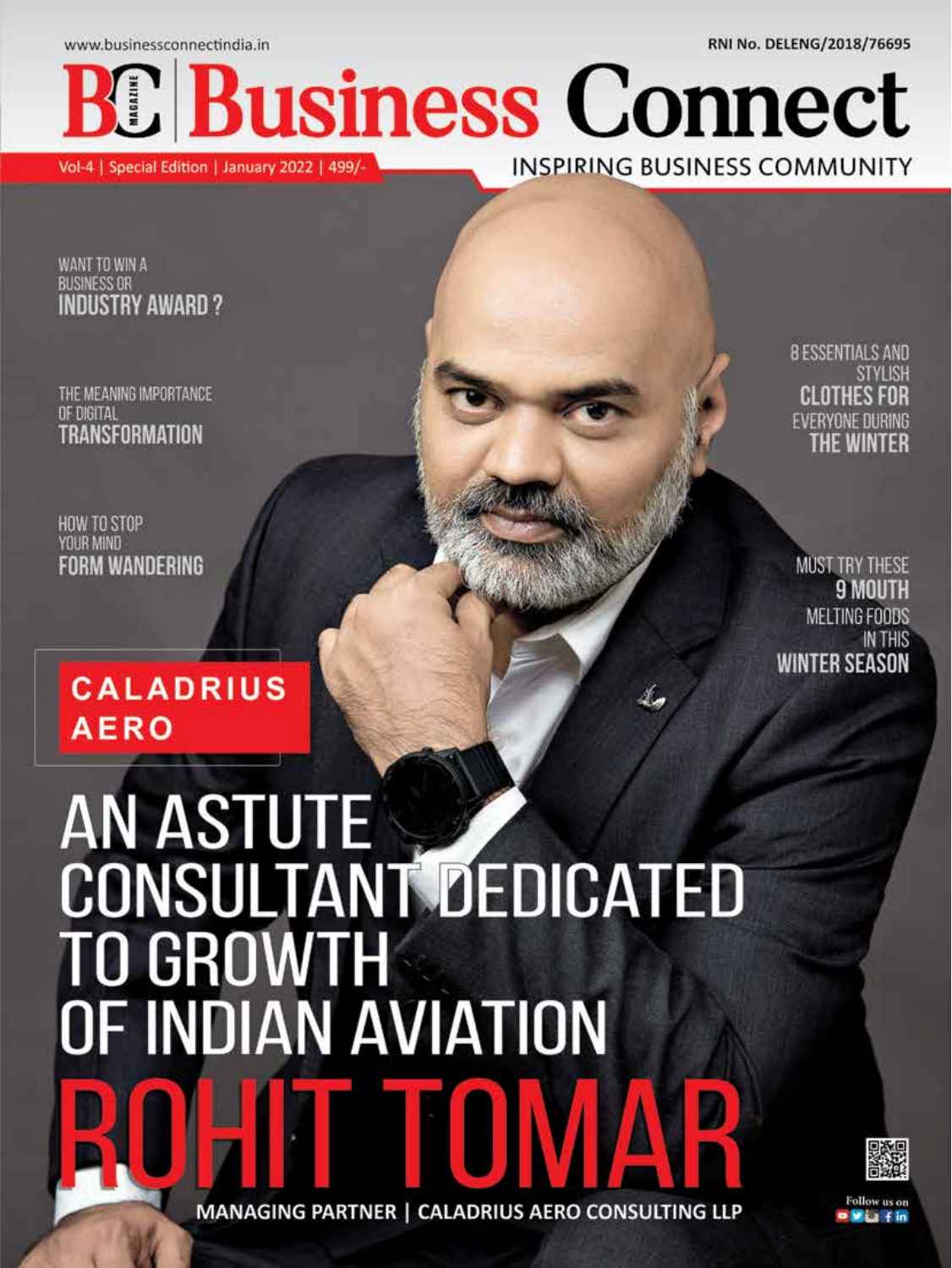Intrepreneurs are the face of change, and it requires no example or justification to understand their role in an economy. They contribute to innovative product development, unveiling new opportunities, addressing recurring or justification to understand their role in an economy. They contribute to innovative product development, unveiling new opportunities, addressing recurring challenges, and even revamping solutions and strategies. Amongst the various segments, entrepreneurs foray, the aviation industry, particularly aviation consultancy is a leading field with rewarding opportunities. In India, the civil aviation space is emerging as one of the rapidly mushrooming industries. The aviation sector has undergone significant changes over the past few years. Partly because of technology and the way people choose from a variety of input and pricing structures in the form of on-demand charters, along with fractional shares, subscription plans and direct ownership. As the demand for these solutions grows exponentially, asset owners and investors are focusing on maintaining the operational efficiency and profitability of their holdings.

**"Don't give up on your passion and make sure you career is aligned with it. By capitalizing on your passion, not only do you ensure a lucrative career but an undivided commitment as well."** \*Don't give<br>
the An Astute Consultant Dedicated To<br>
up on your<br>
massion and<br>
make sure<br>
you career<br>
is aligned<br>
with it. By<br>
capitalizing on<br>
your passion,<br>
not only do<br>
you ensure<br>
a lucrative<br>
a lucrative<br>
career but<br>
a



The increasing users of air transport have increased the relative capacity at airports. This makes asset owners, airports and investors focus on maximizing asset values through professional and independent advisory. Identifying and implementing proper aviation practices that streamline operations with organizational goals is necessary to alleviate complications and deliver solutions that multiply value for owners. The need of the hour is adept aviation consultants who can excavate and address the underlying needs through effective solutions. In that vein, we are pleased to present Caladrius Aero Consulting.

Recently, Mr. Rohit Tomar, Managing Partner of Caladrius Aero Consulting, had a dialogue exchange with Business Connect Magazine. In the conversation that followed, Mr. Tomar shed light on his entrepreneurial journey and what makes his firm a suitable consultant for India's emerging aviation industry.

# **JOURNEY**

## **CALADRIUS AERO**

## BEGINNING OF A PEOPLE-CENTRIC

Mr. Tomar's entrepre neurial inception wasn't spontaneous, but well-defined one. The Indian Aviation space is projecting to become the 3rd largest aviation market worldwide by 2024. The growth is stim -



# An Astute Consultant Dedicated To Growth Of Indian Aviation

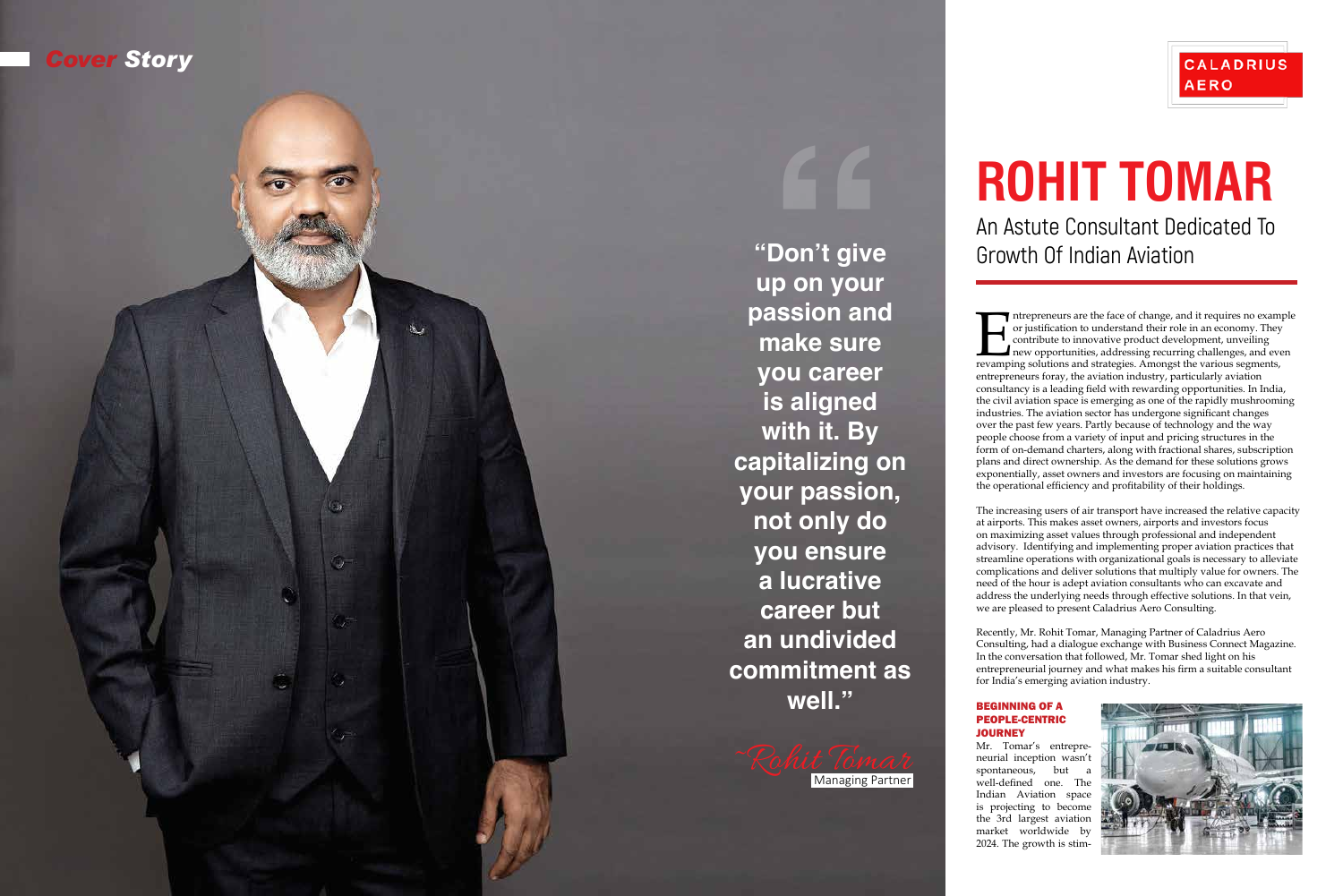ulated by healthy competition amongst low cost carriers, infrastructure build up and the supportive policy framework. Against these prospects, Mr. Tomar wanted to imbibe a value-added approach. As an aviation veteran, he has seen the highs and lows, but what caught his sight was the lack of a customer-centric approach. Aviation related solutions were more project-based than value-based.

Mr. Tomar's understanding of 'adding value' encapsulates providing value to customers, projects and the firm's employees. Although a small team, their USP is to provide consulting strategies, not just strategic advice.

Mr. Tomar sought to change this. He has over 15 years of experience in aviation consulting, with strong techno-commercial knowledge, experience in mentoring cross-cultural teams, and a penchant for solving complex business problems. He envisioned a consulting firm specializing in techno-commercial intervention with solutions based on R&D and deep insights. With a clear thought, he commenced Caladrius Aero Consulting in 2020. While it wasn't easy, since aviation is one of the extensively afflicted segments, Mr. Tomar still showed his prowess. He even assembled a team of aviation maestros with multifarious experience. With a savant team and seasoned leadership, the firm is set to revamp the industry with a more holistic approach. Its mission is to be a value-adding ecosystem for clients, as well as employees.

#### FILLING THE RECURRING LOOPHOLES

#### **"We move away from the traditional consulting methodologies and focus more on addressable issues," asserts Mr. Tomar.**

The aviation space is still in turbulence due to emerging COVID-19 cases, and at the same time, India is projecting to become an Aviation Hub by 2030. The challenge is that the Indian aviation space is very capital intensive. And while it has multiple wings, India still has a traditional aviation setting. On the other hand, with a growing number of consulting firms in India, clients often face a lack of clarity in defining project success and mechanisms for the same. The progress across different verticals is a direct repercussion of quantifying investor confidence.





Mr. Tomar sees this as both a challenge and an opportunity. The very reason Caladrius Aero Consulting works as a Consultant Management Office (CMO). It assumes itself as part of the client's project and ensures the entire requirement and deliverables meets maximum value. In a broad sense, projects are first defined on scope and goals, followed by RPF responses & EOI from consulting firms. A total project cost is set from analysing financial quotes from consulting firms. Each project is treated uniquely with assorted tools to ensure success. Working on an analytical model, Caladrius Aero Consulting creates a supportive ecosystem that addresses challenges and raises the bar of quality. The firm also works with the Govt. on certain policy decisions by enacting the area that needs to be responded to improve its position in the global aviation market.

#### WORKING WITH A PRIVILEDGED CLIENTELE

In a short span, Caladrius Aero Consulting has created a diverse clientele. It's working with conglomerates like GMR Group and Adani Group. Alongside, it has worked briefly with Aircraft leasing companies, airlines currently located outside India, and charter airlines. It's working closely with them with a particular strategy to grow their aviation investments. In addition to this, the firm emphasizes the tech-commercial review of airline engineering contracts. Mr. Tomar explains that these contracts across Asia-Pacific airlines require risk management approach by airlines rather than existing methodology of rate based modelling. Caladrius Aero Consulting is committed to identify not only the dollar line in the contract, but also how the risk adjusted dollar

value will change throughout the period of the contract. Currently, the firm is working with two airlines on such large contracts. It also works with the government bodies like the MRO Association of India, financial regulators, etc., to develop better airspace development policies.

#### INVESTING IN RESOURCE DEVELOPMENT

While its solutions are research-based, Caladrius Aero Consulting focuses on PMP (Project Management Professional), being a consulting firm.

**"We focus more on professional development since there are larger consultants invested in R&D," says Mr. Tomar.** 

**He continues, "We believe that the true value that the industry offers, along with its tremendous potential, comes from people, and we want to strengthen it."** 

Professionals in junior manager levels, managerial levels come with exposure in risk assessment, identifying new ways of doing conventional tasks. The Firm capitalizes on these qualities. Similarly, for new talent, it offers guidance either through mentorship programs or internship programs. The internal development also helps provide an overview of the industry, with cash flow mechanics and value demand in the aviation space.

### COMPETENT & COMPETITIVE

Although Caladrius Aero Consulting is a young firm, its focus surrounds the aviation space, setting it apart from its peers. The Indian consulting space is primarily dominated by the Big 4 firms. However, their competency is diversified, and they wear a lot of hats. Mr. Tomar believes consulting for aviation requires a niche specialization and exposure to understand and address the underlying issues. The existing Big 4 consulting firms are well-networked and the many RFP's in aviation space in India weigh heavily towards turnovers of consulting firms rather than the knowledge base and depth of the consulting team, and this often becomes a challenge in gaining projects and clients within India. On the other hand, India has a large pool of freelance consultants working on available projects. "India has the potential and talent to create its consulting hub, but a fragmented market creates self-induced lack of scale to develop successful consulting firms in India" explains Mr. Tomar. With Caladrius Aero Consulting, he aims to establish a niche competency in aviation consultancy and bring independent consultants under one umbrella.

The firm is also well-updated with the technical trends of this generation. Aviation Consulting is largely driven by data and value networks. Caladrius Aero Consulting has a dedicated team looking into this. It is also developing in-house machine learning algorithms to identify movements across aviation operations. The firm is also structuring a dedicated legal department to focus on high-value risk aviation contracts and create a more standardized consulting environment. Mr. Tomar says that they are striving to instil a global mindset and techniques used by global players. He aims to reform aspects like unfair risk transfer of holdings to the end operator or the aviation company. With its legal vertical, Caladrius Aero Consulting will democratize the aviation regulatory space, analyze high-value contracts, and balance the aviation space with its parties by taking a holistic data-centric approach.